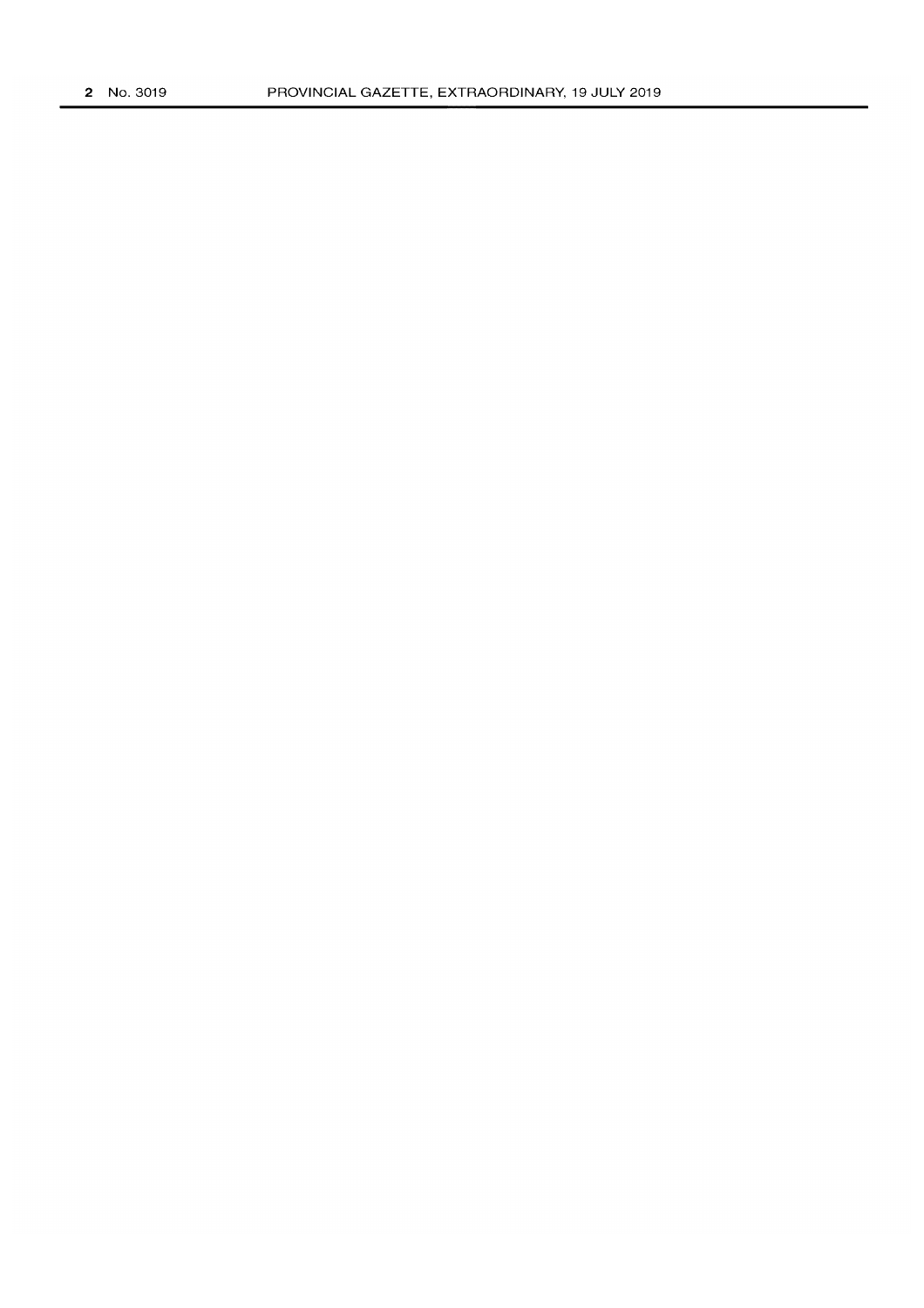## **CONTENTS**

|     |                                                                                                          | Gazette<br>No. | Page<br>No. |
|-----|----------------------------------------------------------------------------------------------------------|----------------|-------------|
|     | <b>PROVINCIAL NOTICES • PROVINSIALE KENNISGEWINGS</b>                                                    |                |             |
| 107 | Local Government: Municipal Electoral Act (27/2000): Electoral Commission: Election timetable: Ward 4 of | 3019           |             |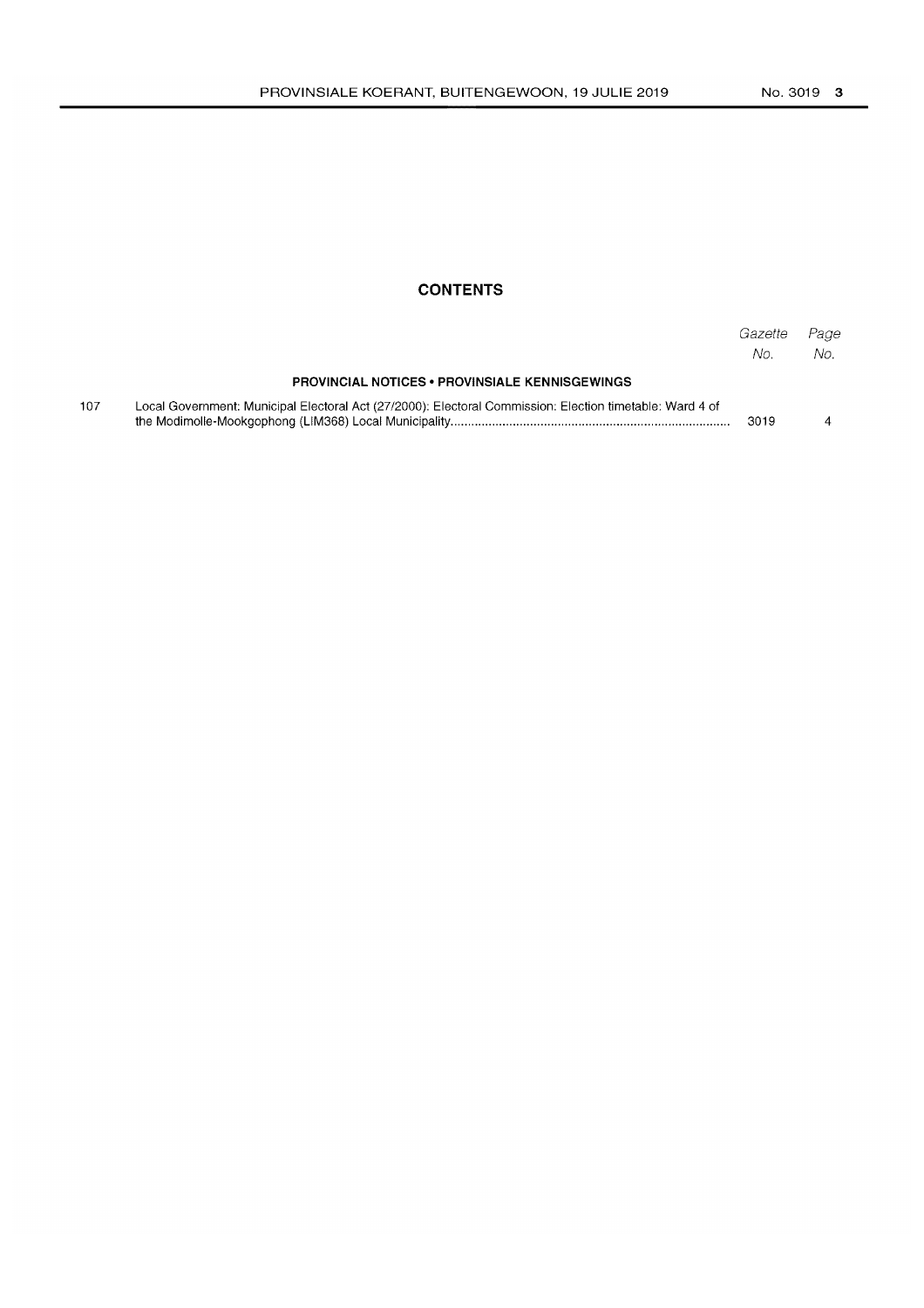# PROVINCIAL NOTICES • PROVINSIALE KENNISGEWINGS

## **PROVINCIAL NOTICE 107 OF 2019**

## **ELECTORAL COMMISSION**

## **ELECTION TIMETABLE**

**The** Electoral Commission hereby gives notice that it has in terms of section **11** of the Local Government: Municipal Electoral Act, 2000, compiled the election timetable set out below to apply to the municipal by-elections to be held on 7 August 2019 in respect of Ward 4 of the Modimolle-Mookgophong [LlM368] Local Municipality; as proclaimed by Provincial Notice number 79 of 2019, as published in the Provincial Gazette Extraordinary No. 3014 of the Limpopo Province, dated 5 July 2019. A reference to "section" in this election timetable is a reference to that section in the Local Government: Municipal Electoral Act, 2000 (Act No. 27 of 2000).

#### **Cut-off time for act to be performed**

1 An act required in terms of this Act to be performed by not later than a date in the election timetable must be performed before 17:00 on that date, unless otherwise specified.

#### **Certification of the voters' roll**

2 By **11** July 2019 chief electoral officer must certify the segments of the voters' roll for the voting districts to be used in the by-elections in terms of section 6(2)(a).

## **Notice that lists of addresses of voting stations are available for inspection**

3 By **11** July 2019 the chief electoral officer must give notice that copies of a list of voting stations and their addresses will be available for inspection at the office of the Commission's local representative in terms of section 19(5).

#### **Notice of route of mobile voting stations**

4 If the Commission decides to use mobile voting stations in the by-elections, the Commission must by 19 July 2019 give notice of the route, including the locations and estimated times of stopping of each mobile voting station in terms of section 22(1).